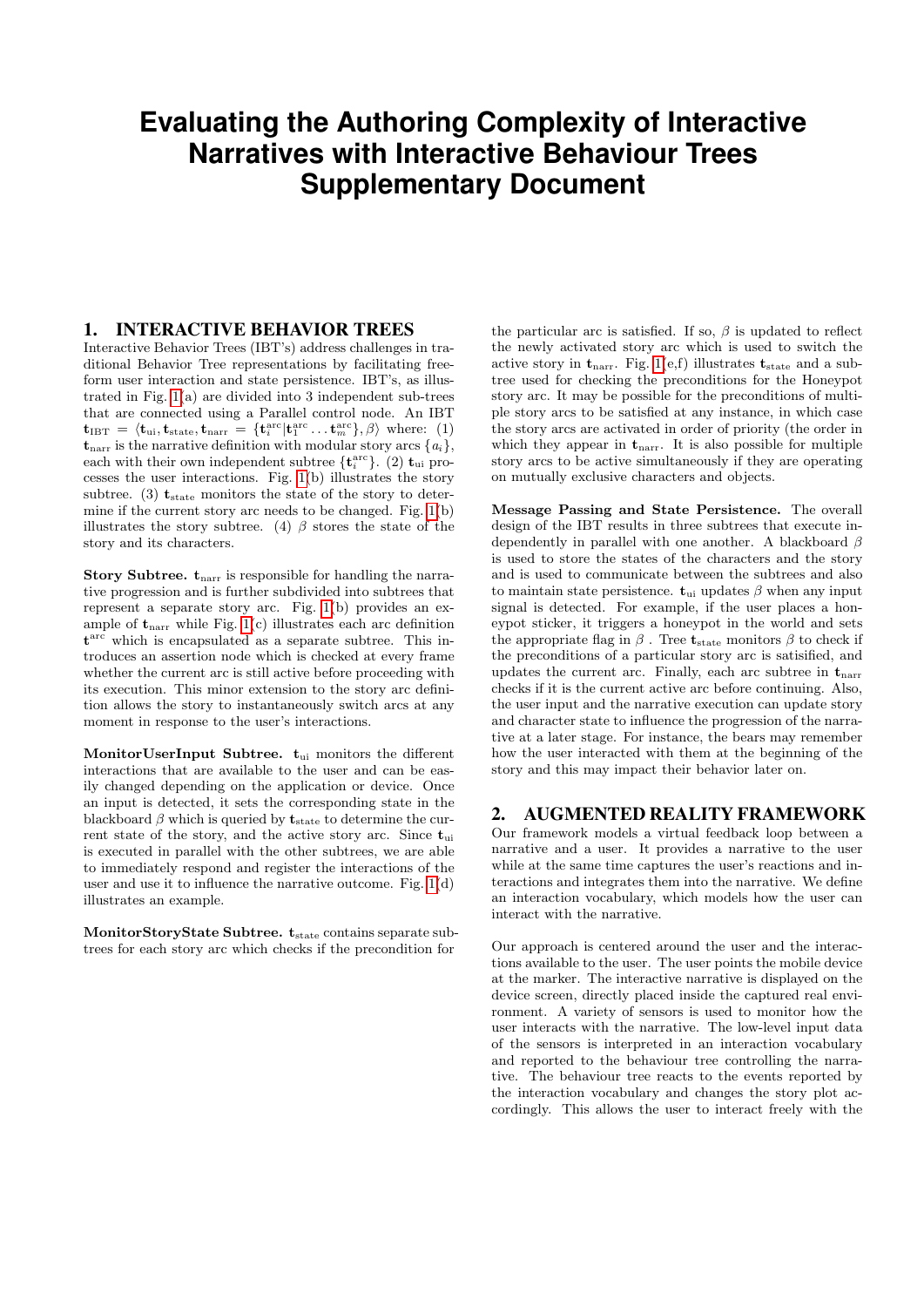<span id="page-1-0"></span>

Figure 1: (a) Design formalism of Interactive Behavior Trees (IBT's) with decoupled specification of user input, narrative definition, and the impact of user input on story state. (b) Narrative subtree with modular story arcs. (c) Each story arc definition is encapsulated in its own independent subtree which first checks if this is the current active arc before proceeding with the narrative execution. (d) Subtree to monitor user input. (e) Subtree that changes story state based on user input which triggers branches in story arc. (f) An example subtree from (e) which checks if all the preconditions for a particular story arc are satisfied before setting it as the current active arc.

narrative and branch into new subtress at any point in time.

#### 2.1 Architecture Overview

Our architecture is composed of five principal components. The user provides our platform with the data necessary to create an interactive experience. A set of sensors monitors the user and his interactions with the mobile device at all times and forwards them to the interaction vocabulary. The interaction vocabulary is processed in a next step, interpreting and analysing the incoming low-level input from the sensors. These low-level input events are mapped to higher level interactions. Additionally, the sensor data from the camera is used in a camera pose estimation step to compute the pose of the mobile device. The pose, together with the high-level events is then forwarded to the behaviour tree. The BT checks the input-events and adjusts the plot of the narrative being shown accordingly. Finally, the currently unfolding story is presented by a game engine, which is controlled by the BT.

#### 2.2 Augmented Reality

In an AR application, the real, physical world is merged with a virtual world. In see-through AR, both worlds are merged on the screen of a mobile device, capturing the real world with it's camera and overlaying a virtual, rendered world.

AR applications benefit from intuitive and versatile input mechanisms, that is, the user can seemingly physically interact with the virtual world. For see-through AR applications, the physical movement of the mobile device already provides a straight-forward and easy understandable interface to interact with the application.

Furthermore, in an AR application, not only can the user physically interact with the virtual characters but the virtual characters can interact with the physical world as well. Using latest technologies, such as Simultaneous Localization and Mapping (SLAM) [\[4\]](#page-3-0) or Vuforia Smart Terrain, the environment is captured and integrated in the application. For example, the user can place a box in a virtual canyon to clear a path for the virtual characters to get over the canyon unharmed.

Implementation. AR technology is available in a broad variety. Location-based and city-wide AR applications that employ GPS information, accelerometer, and gyroscope data to locate the user, see-through AR applications on mobile devices that use just the camera, and projection-based AR that project virtual content onto real geometry using static calibrated projectors are the most common applications of AR. In addition to the type of AR, the implementations also differ in that some methods track a 2D marker image [\[1\]](#page-3-1) and other track 3D geometry [\[2\]](#page-3-2). In our specific case, the stability and robustness of the AR implementation is the most important factor, as an unstable implementation will completely break immersion.

As fiducial and natural image marker based implementations have been around longer than the alternatives, they are the safe route when aiming for stable tracking [\[6\]](#page-3-3). We decided to use the natural image marker based approach provided by Qualcomm's Vuforia [\[3\]](#page-3-4). Vuforia performs image registration by extracting image features, such as SIFT (cite Lowe, 2004) features and estimates the camera location and pose in real-time.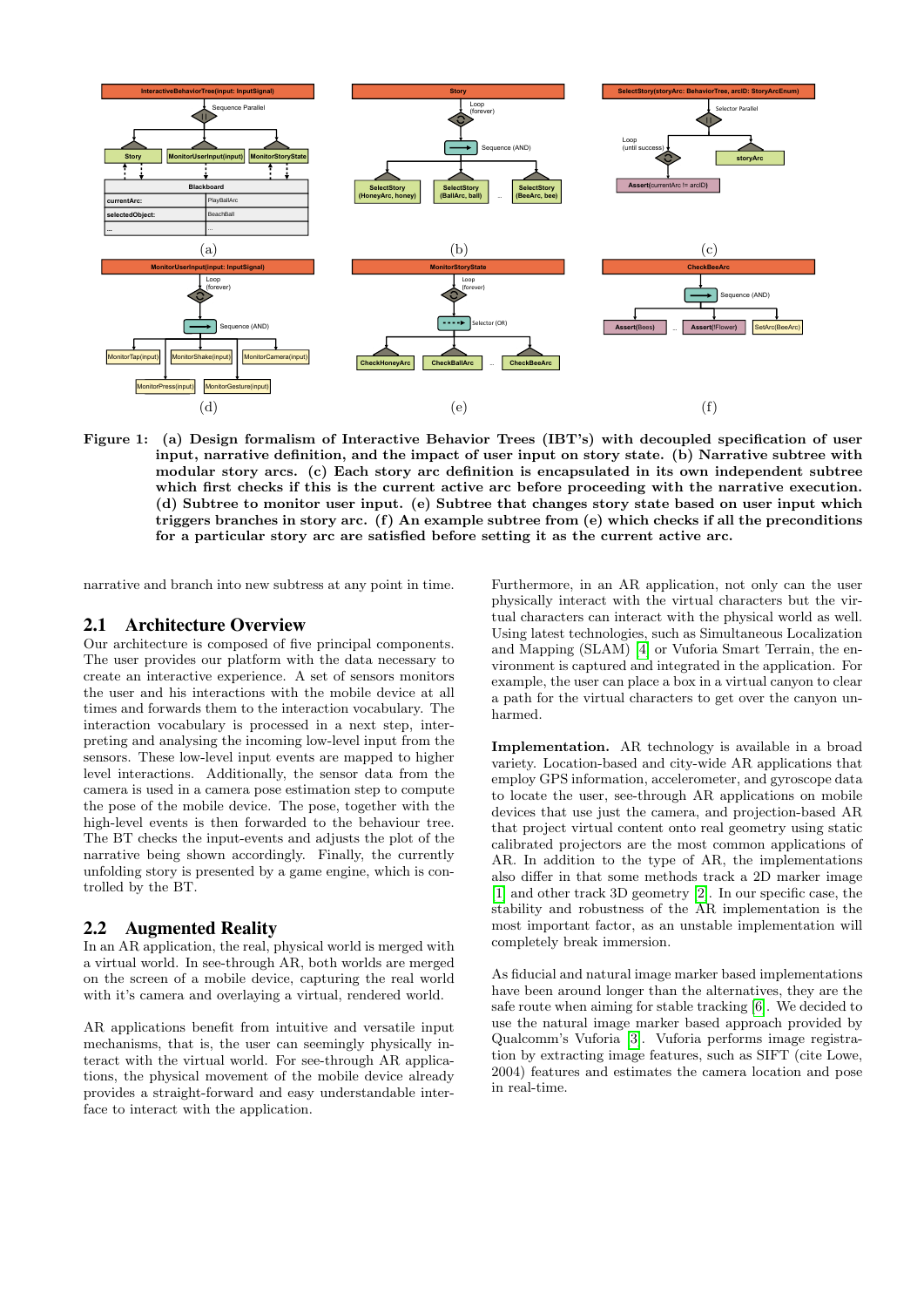## 2.3 Interaction Vocabulary

- 1. Movement. is used to make the narrative react to the position of the user. Camera input is interpreted using CPE, giving us an accurate estimation of the device position in the virtual world. This allows us to make characters look at the user, throw balls to the user or, in general, interact with the users position in the virtual world.
- 2. Look. is used to interact with the narrative based on the angle at which the user looks at the scene. The direction of the device is again estimated using CPE and is done in the same pass as the position estimation.
- 3. Taps. are very short series of touch events. The user can tap on an object to initiate an interaction. Lowlevel touch events are recorded over a certain amount of time and constantly analysed by the interaction vocabulary. A series of touches is interpreted as a tap, if the duration between the start of the series and the end of the series is smaller than a specified threshold value and if the delta position between each consecutive pair of events and the start and end event is smaller than a tolerance threshold value.
- 4. Longpresses. are longer series of touch events. The user can press on objects for a longer time to influence them in a different way than when tapping them. As with taps, long presses are discovered by looking at a series of low-level touch events over a certain amount of time. A series of touches is interpreted as a long press, if the duration between the start of the series and the end of the series is larger than a specified threshold value and if the delta position between each consecutive pair of events and the start and end event is smaller than a tolerance threshold value.
- 5. Shaking. can be initiated by shaking the device in any direction. Shaking is implemented by approximating the integral over the amplitude of the accelerometer events in quarter second frames and comparing the resulting value with a threshold value. This will trigger start and end shake events with an accuracy of a quarter second.
- 6. Gestures are used to express desires and wishes to characters. We use the HyperGlyph library to detect single stroke gestures. When compared to a \$1 recognizer [\[5\]](#page-3-5), HyperGlyph rejects and confirms matches more accurately.

## 3. EXAMPLE OF INTEGRATING USER IN-**PUT**

One example that was shown in the naive approach towards state persistance was the difference between the bears playing ball with the user or without him. Fig. [2](#page-3-6) and Fig. [3](#page-3-7) show the corresponding BT's of those subtrees.

We wanted to have a BT that is designed in a general way to make it possible to monitor the whole interaction of this game. Fig. [2](#page-3-6) shows the design of such a BT, where two characters play ball with each other. First, we need to check which character currently holds the ball to decide which one throws the ball. The other character will catch it, which is

directly done in the "ThrowTo" node. After completing this, the BT will simply loop again over those interactions until the ball was thrown n times. This number can be directly assigned by the developer.

To integrate the user in this game of playing ball, we need to modify the BT. There are two challenges we have to take care of:

- User as a participant: The user should be seen as an active participant that the character can throw the ball to.
- Wait for user interaction: If the user has the ball, the characters need to wait for the user to throw it back into the scene.

We solved the first challenge by using a probability selector. The character currently holding the ball can throw the ball either to the other character or to the user. By assigning probabilities to each possible branch, the character will randomly throw to the user or to the other character. Using this, it is possible for all characters in the game to see the user as simply another character in the story.

The second challenge can easily be solved by first checking if either of the two characters hold the object and otherwise we will enter the subtree UserThrowBall in which we will wait until the user reintroduces the ball into the story and one of the characters picks it up.

Fig. [4](#page-3-8) shows another small example of a subtree in our story definition. The subtree Talking lets the bears talk to each other. During this conversation the second bear asks for a beach ball. The first bear can not help him and the second bear does not want to talk anymore. He is sad and leaves the first bear, while the other one is also sad, because he couldn't help his friend. Therefore, he decides to ask the user for help. After this subtree the story will not continue until the user interacts with them by e.g. throwing the ball into the story or spawning the bees. This example shows very nicely how the user can be actively involved as a participant to move the story forward. As described in the paper the Interactive Behavior Tree (IBT) monitors the user interaction in a separate subtree called MonitorUser-Input, which is able to change the global state depending on the user input. Using the global state the MonitorStoryState subtree decides which story arc should be executed by modifying the variable currentArc in the blackboard. The Story subtree will change the narrative according to this variable. We will shortly explain how the story can continue depending on the user.

- 1. Throw the beach ball to the first bear. If the ball was thrown to the first bear, we will enter the story arc PlayBallArc. The first bear picks up the ball, gives it to the second one and both are happy. They will start playing ball with the user.
- 2. Throw the beach ball to the second bear. If the ball was thrown to the second bear, the story enters the story arc SadBearArc. The second bear will pick